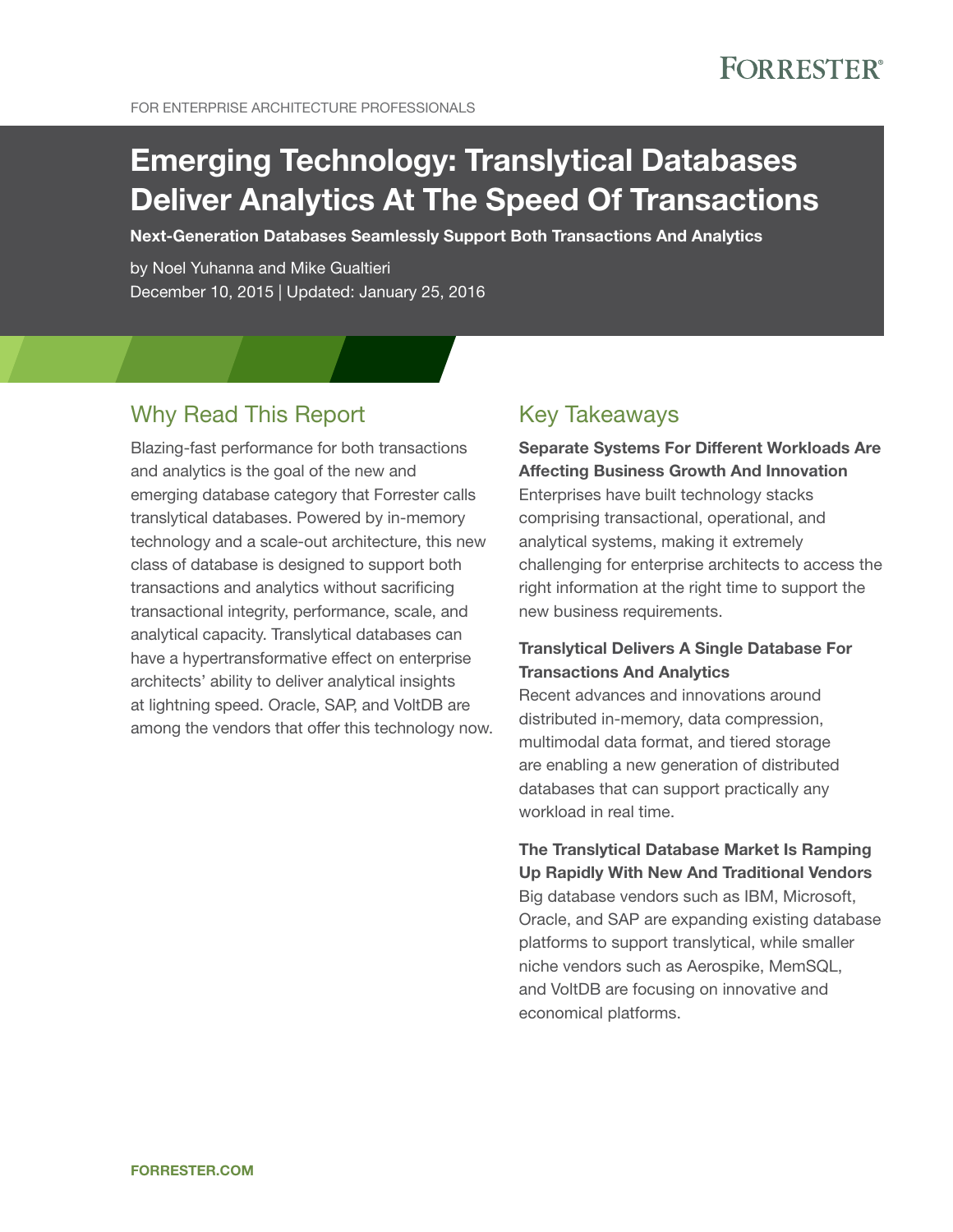# Emerging Technology: Translytical Databases Deliver Analytics At The Speed Of Transactions

Next-Generation Databases Seamlessly Support Both Transactions And Analytics

by [Noel Yuhanna](http://www.forrester.com/go?objectid=BIO852) and [Mike Gualtieri](http://www.forrester.com/go?objectid=BIO1858) with [Gene Leganza](http://www.forrester.com/go?objectid=BIO794), Shreyas Warrier, and Diane Lynch December 10, 2015 | Updated: January 25, 2016

### Table Of Contents

- 2 The Speed Of Business Demands Information Without Latency
- 4 The New Translytical Database Collapses The Technology Stack

Translytical Databases Offer New Innovative Features And Functionality

- 6 Translytical Databases Deliver New Business Use Cases
- 7 The Translytical Database Market Is Ready To Explode

#### **Recommendations**

9 Translytical Databases Should Be Part Of Your Database Strategy

What It Means

- 10 Traditional Transactional Database And DW Vendors Must Respond
- 11 Supplemental Material

### Notes & Resources

Forrester interviewed vendor and user companies, including DataStax, IBM, MemSQL, Microsoft, Oracle, SAP, and VoltDB.

### Related Research Documents

[The Forrester Wave™: In-Memory Database](http://www.forrester.com/go?objectid=RES120222)  [Platforms, Q3 2015](http://www.forrester.com/go?objectid=RES120222)

[The Forrester Wave™: In-Memory Data Grids, Q3](http://www.forrester.com/go?objectid=RES120420)  [2015](http://www.forrester.com/go?objectid=RES120420)

[Market Overview: In-Memory Data Platforms](http://www.forrester.com/go?objectid=RES115338)

**FORRESTER®** Forrester Research, Inc., 60 Acorn Park Drive, Cambridge, MA 02140 USA +1 617-613-6000 | Fax: +1 617-613-5000 | forrester.com

> © 2015 Forrester Research, Inc. Opinions reflect judgment at the time and are subject to change. Forrester®, Technographics®, Forrester Wave, RoleView, TechRadar, and Total Economic Impact are trademarks of Forrester Research, Inc. All other trademarks are the property of their respective companies. Unauthorized copying or distributing is a violation of copyright law. Citations@forrester.com or +1 866-367-7378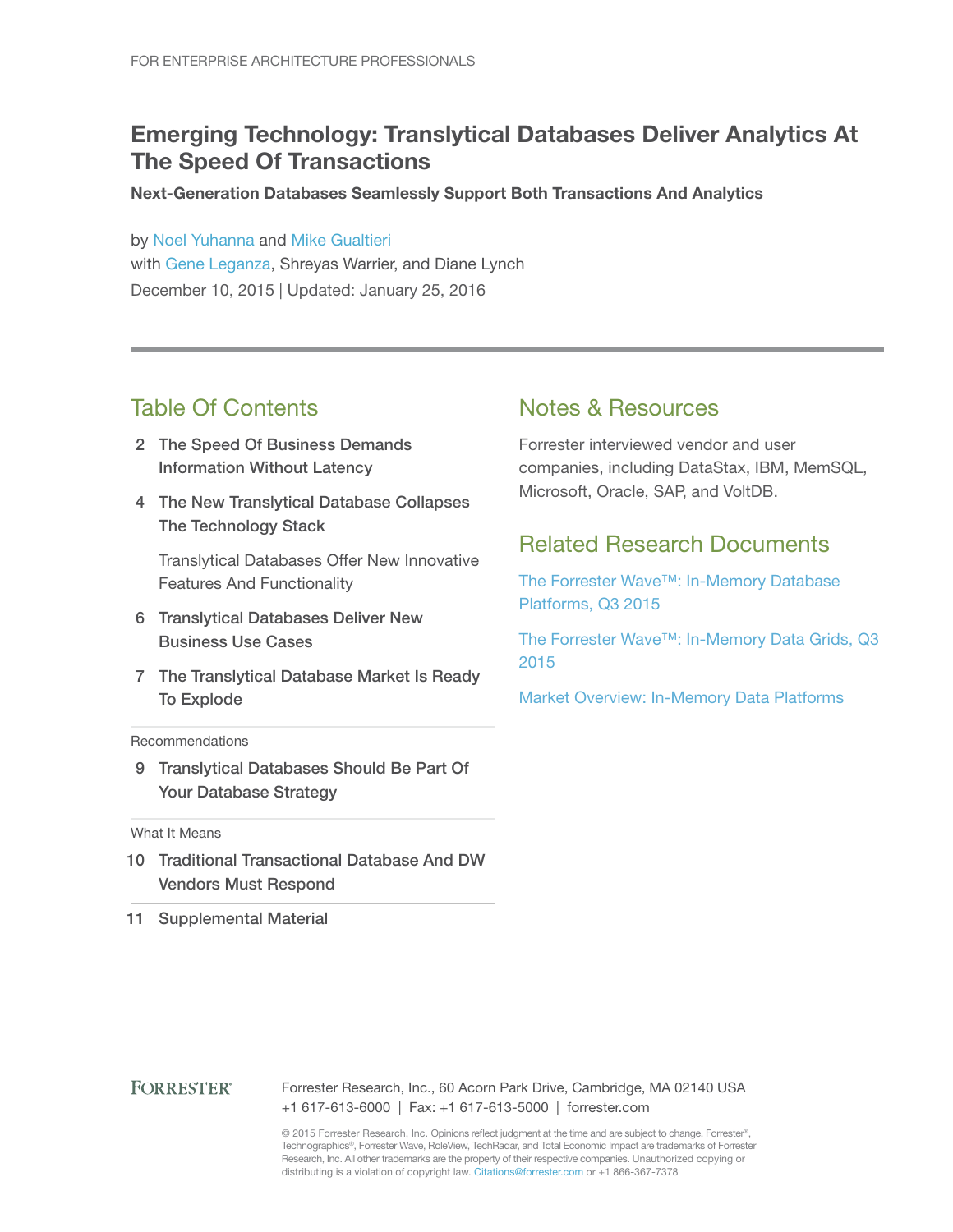# The Speed Of Business Demands Information Without Latency

Today, data is a key asset to any enterprise, and this asset needs to be readily available to employees, partners, and customers. We find that enterprise architects have built separate technology stacks for transactional, operational, and analytical workloads, making it extremely challenging to access the right information at the right time to support real-time business (see Figure 1).

Data has to move from transactional systems to operational systems and then to analytical systems. This architectural separation causes delays in delivering timely analytics and real-time insights business intelligence (BI) is often far from optimal. Stale reports, missing data, the lack of advanced analytics, and a complete absence of real-time analytics is an unbearable state for any enterprise that needs fresh insights to remain competitive in the age of the customer.<sup>1</sup> Business users don't want yesterday's data tomorrow. Organizations have built too many siloed technology stacks, including those for BI, big data, Internet of Things (IoT), enterprise resource planning (ERP), CRM, supply chain management (SCM), cloud, and mobile. Managed separately, these complicate timely, integrated data delivery to business users, customers, and partners (see Figure 2).

While all these stacks aim to improve organizations' business outcomes, they often fail to support real-time business needs, creating data gridlock, guaranteeing latency, and creating administrative challenges. The reality is that most enterprises struggle to:

- Integrate transaction and reference data. Most enterprises have a growing portfolio of hundreds of applications that are all sources of critical business and customer data. Siloed, opaque pools of data are an enterprise reality and the bane of BI professionals. Data sourced from traditional technology stacks often creates gridlock that slows down data transformation, movement, and processing.
- › Source the hypergranular analytics needed to understand customers. Most firms store the customer data they collect in silos with limited availability. But increasing volumes of consumergenerated content on social media like Facebook, Instagram, and Twitter makes rich information about your customers available. Mobile connectivity via smartphones and tablets collects even more data, such as geolocation, that you can use to learn how your customers behave throughout their days. An integrated view of these sources can give you unprecedented levels of detail about your customers.
- **Provide real-time analytics need to run the business.** Data is a key asset to any enterprise, but this asset needs to be readily available in real time to employees, partners, and customers. Enterprises often cite support for real-time and near-real-time data as a top data management requirement, especially as users increasingly adopt mobile business apps. However, traditional technology stacks slow down data processing and delivery, largely because of slower hardware platforms, nonscalable data platforms, nonoptimized computing architecture, or batch data integration processes.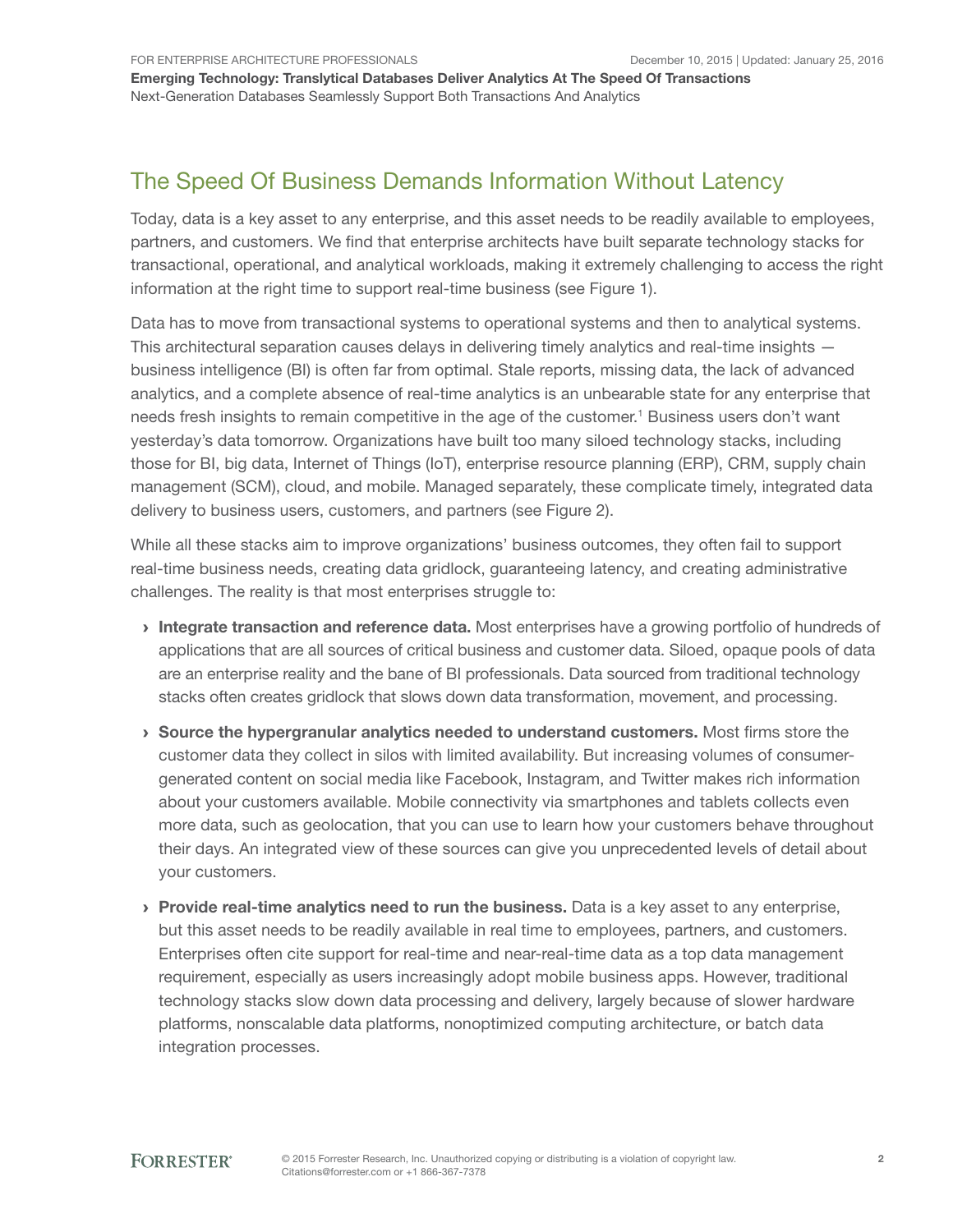FIGURE 1 Traditional Stacks Support Various Workloads





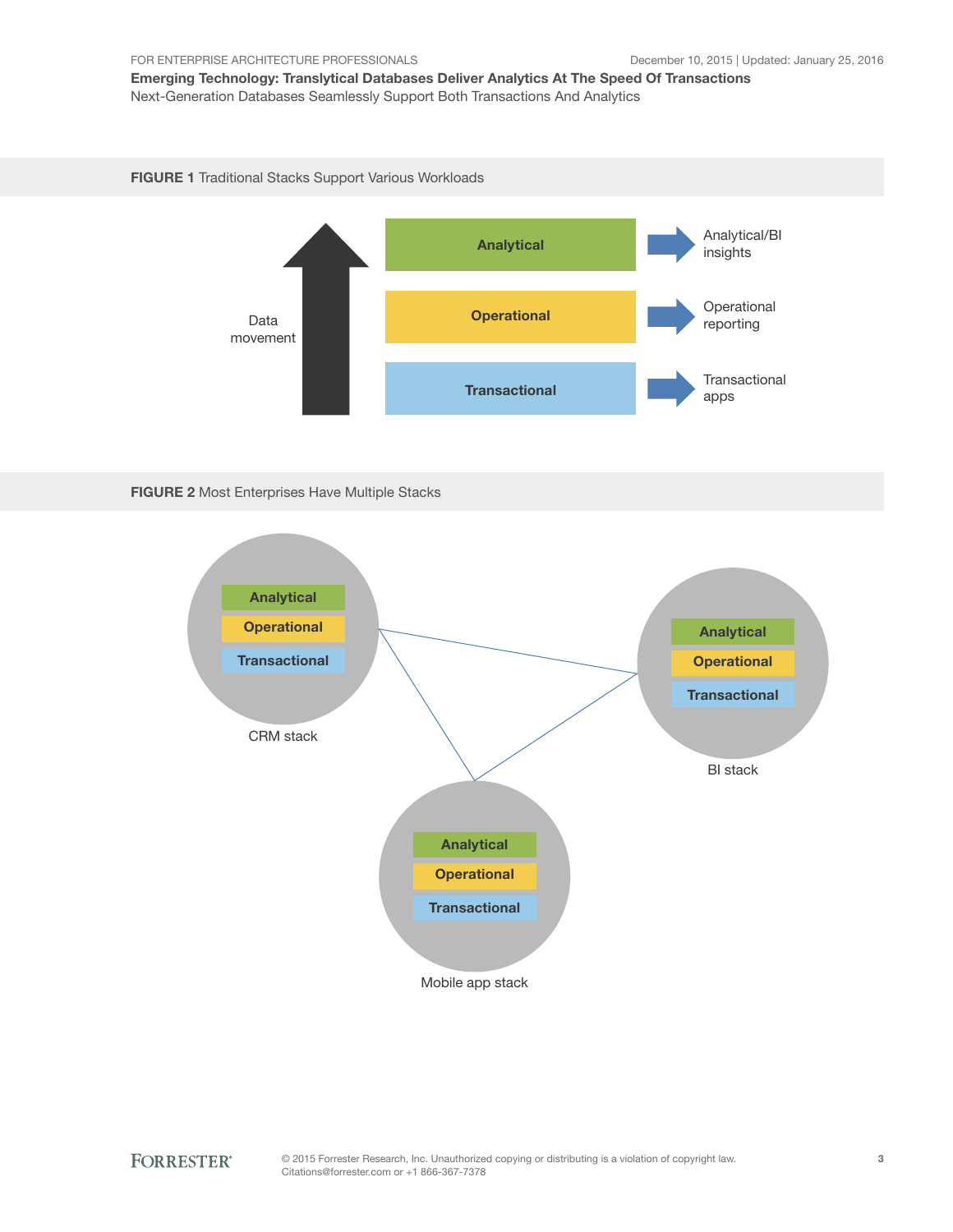# The New Translytical Database Collapses The Technology Stack

The idea of translytical databases is a simple one: They combine transactional, operational, and analytical databases into one single database instance (see Figure 3). Why use two or three separate databases for transactions and analytics? Separate systems support performance and scalability but slow down the delivery of timely analytics and operational insights. Transactional databases are highly optimized for writes where transactional integrity and concurrency are of paramount importance. Analytical databases are optimized for reads where aggregates on large swaths of data are the norm. Translytical databases are optimized for both reads and writes using new and innovative technologies that support multiworkload concurrency. Forrester defines the translytical database as:

*A unified database that supports transactions, analytics, and other workloads and access patterns in real time without sacrificing transactional integrity, performance, or scalability.*

Key benefits of translytical database include (see Figure 4):

- $\rightarrow$  Supporting faster everything. Translytical delivers speed because it eliminates the movement of data to operational and analytic platforms. It can support standard operational, tactical, and strategic analytics, and when combined with BI tools, it delivers real-time analytics.
- › Minimizing complexity. More systems mean more cost and administrative headaches. Translytical minimizes complexity by eliminating the need to support multiple databases, infrastructure, integration, and data movement technologies as well as the accompanying security challenges.
- › Helping deliver integrated data of data across disparate data sources. Translytical can also support a database layer that can integrate disparate data sources such as packaged, legacy, and custom applications as well as content in real time to support business requirements.
- › Enabling data delivery for all kinds of data. Translytical can support access and integration of various types of data, including structured and unstructured data such as XML, logs, text files, audio, documents, video, and spatial data.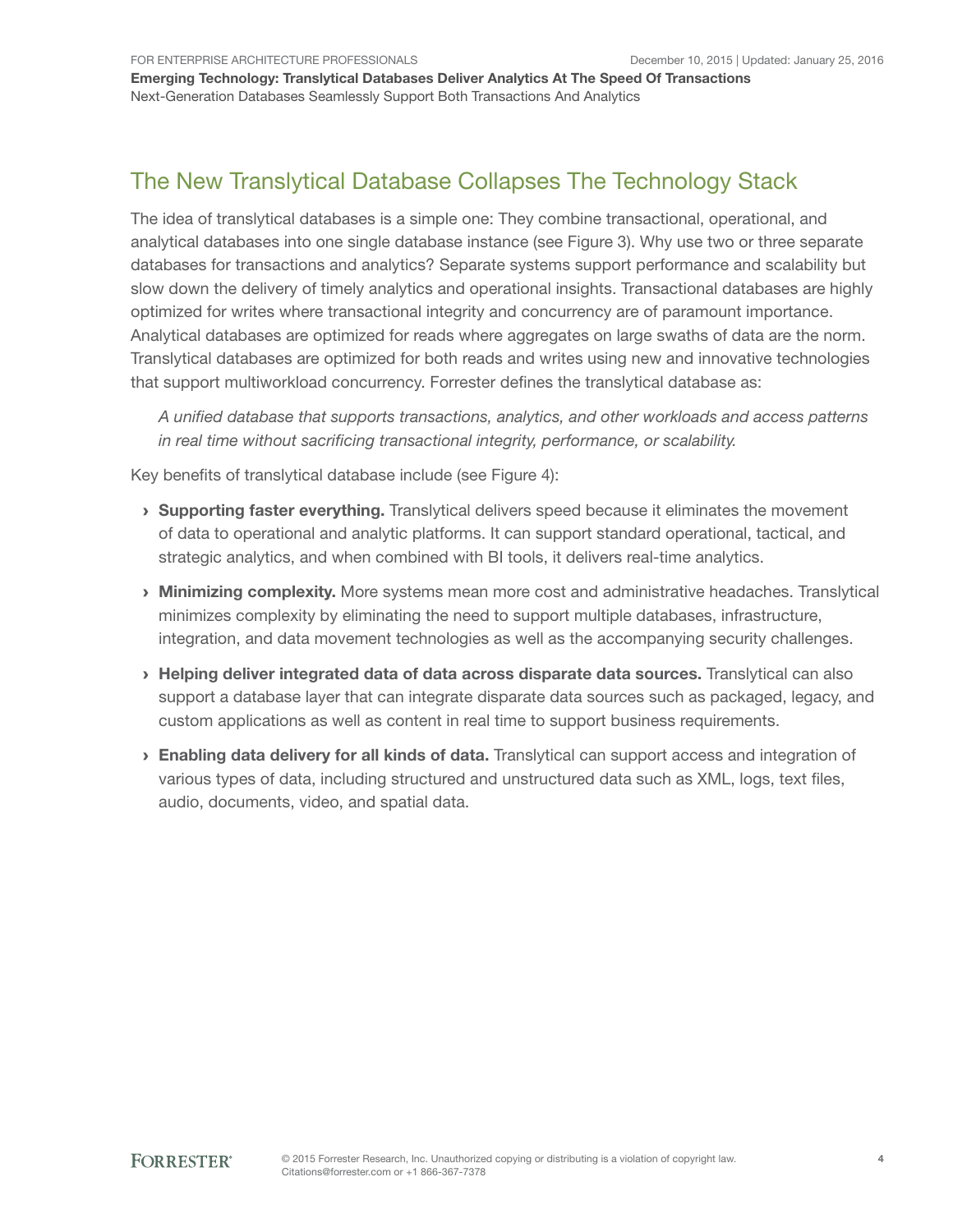FIGURE 3 Collapsing The Stack To A Single Data Layer







#### Translytical Databases Offer New Innovative Features And Functionality

While it is technically possible to run multiple workloads against a single database with some traditional database solutions, these can't scale horizontally, support large data volumes, or deal with nonstructured data in an optimized manner to support new business demands. Translytical databases, on the other hand, are built around new and evolving technology innovations that make running multiple workloads feasible. The key technologies that comprise translytical database include:

#### **FORRESTER®**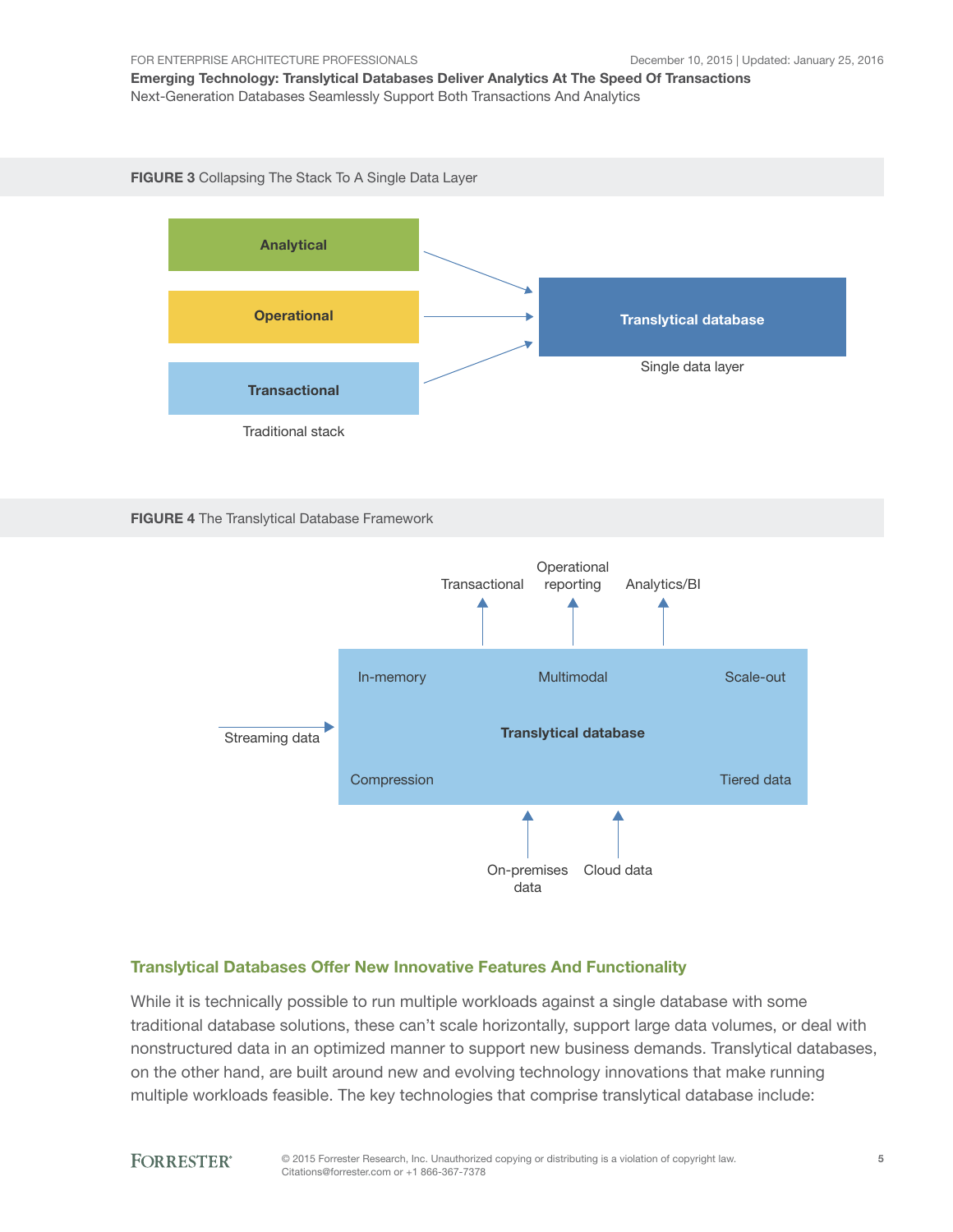FOR ENTERPRISE ARCHITECTURE PROFESSIONALS

Emerging Technology: Translytical Databases Deliver Analytics At The Speed Of Transactions Next-Generation Databases Seamlessly Support Both Transactions And Analytics

- › In-memory providing extremely fast read and write performance. Data stored in-memory can be accessed in orders of magnitude faster than data stored on-disk. While databases and data warehouses have used volatile memory since the 1980s to cache data to support higher hit ratios, these caches were usually a few megabytes in size. Over the years, with the decline of memory prices, they have gradually increased to gigabytes. But using distributed in-memory technology, you can store hundreds of terabytes to multipetabyte-scale databases completely in dynamic random-access memory (DRAM).
- › Scale-out architecture enabling an elastic platform. Distributed databases provide a scaleout (horizontal) architecture and support advanced features such as complex query processing, distributed lock management, distributed record management, and table management that can span hundreds and thousands of nodes in a cluster. With elastic scale, you can effectively support any type of high-performance application, including complex social networking apps, recommendation engines, pattern analysis, and other Internet-scale applications.
- **Data compression storing more data in-memory.** Although data compression technology has been around for decades, it only recently became viable to support row-, column-, and table-level database compression. Typically, compression can reduce database size by 35% or more, and in some cases by as much as 75%, depending upon the type and pattern of data. Vendors have allayed historical concerns that compression could have an impact on performance with advances such as putting the compression algorithm on a chip, resulting in minimal system impact.
- $\rightarrow$  Data tiering  $-$  facilitating distribution of data across multiple storage tiers. Dynamic data tiering gives the ability to create larger tables than available memory by using Flash, solid-state drive (SSD), and disk in addition to DRAM. Some translytical databases can automatically and intelligently move data between tiers based on usage, policies, and an analysis of query access and patterns.
- $\rightarrow$  Multimodal  $-$  delivering support for multiple data types within a database. Traditionally, separate databases have existed to support rows, columns, XML, and objects. However, translytical databases support multimodal format, allowing multiple formats to be stored, processed, and delivered to the consuming application or process.

# Translytical Databases Deliver New Business Use Cases

Translytical databases offer the ability to support many use cases, including real-time insights, predictive analytics, streaming analytics, real-time data access, and extreme transactional processing. Storing and processing customer data in a single integrated translytical platform enables businesses to upsell and cross-sell new products based on customer likes, dislikes, buying patterns, friend circles, and past orders. The top translytical database workloads Forrester has seen include: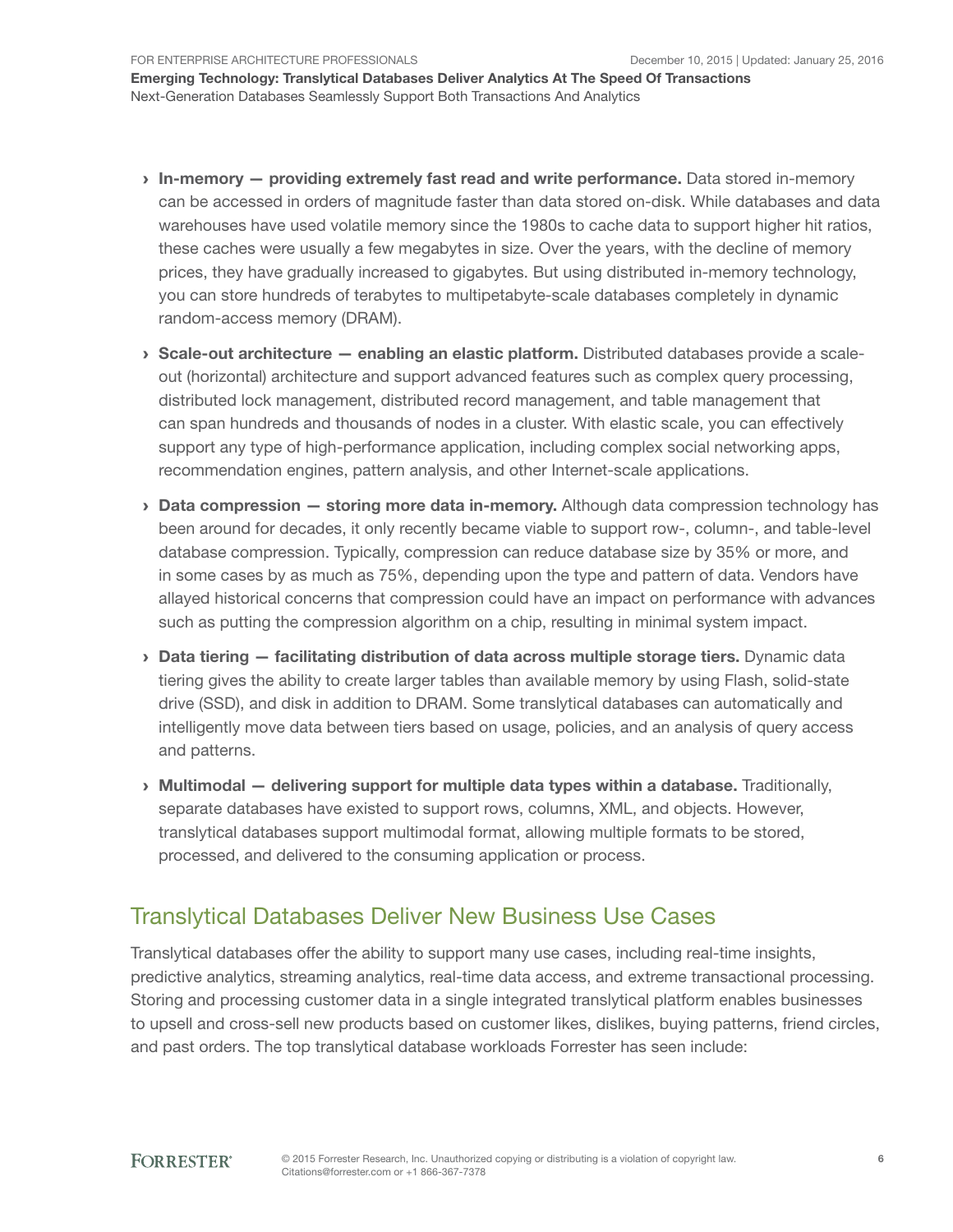- › Real-time apps where every second counts. Translytical can help deliver real-time apps to support operational applications, such as stock trading, fraud detection, counter-terrorism, patient health monitoring, machine analysis, and earthquake monitoring. These apps require data 24/7 with low-latency access, and even persisting data can cause unacceptable slowdowns. While many companies have been using real-time apps for decades, before translytical databases, such apps required extensive application design, coding, and customization.
- $\rightarrow$  Mobile apps where interactions needs to be fast. Mobile use cases enable rich interactions and advanced analytics leveraging new devices such as tablets, smartphones, and wearables. Mobile applications are demanding data from multiple technology stacks in real time to deliver a 360-degree view of the customer, product, employee, or business.
- $\rightarrow$  IoT applications where operational efficiency needs improvement. Today, most manufacturers deal with highly sophisticated machinery to support their plants, whether building an airplane, car, or tire or bottling wine or soda. When a machine goes down, it can cost a manufacturer millions of dollar every hour, and in some cases, every minute. With IoT sensor, streaming, machine-learning, and in-memory technologies, manufacturers are able to track machines every minute, or even every second, to predict if any machine is likely to fail as well as decide what parts or resources they might need for repairs if a breakdown does occur.
- $\rightarrow$  Connected data apps  $-$  where integrated business data is critical. Traditional extract, transform, and load (ETL) processes fail to deliver real-time changes. Translytical overcomes this challenge by delivering a real-time, trusted view of critical business data, ensuring that the source of information is accurate to guarantee consistency across the organization. For example, a customer's address might be stored on five or more different databases, and a change by one application might not be visible to other app users right away. In this case, storing all customercritical data in-memory in a translytical database allows all business applications to use it, delivering consistency and integrity.

### The Translytical Database Market Is Ready To Explode

Forrester expects that the translytical database platform market will see significant momentum in the coming years as organizations start to roll out unified data platforms to support continuous analytics, extreme transactions, and operational intelligence reporting. Vendors have just started to scratch the surface for the translytical database platform, with more innovation and feature-rich offerings likely to emerge in coming years as vendors execute on their strategies. Although there are many vendors starting to offer translytical databases, among the current top vendors:

› DataStax offers a distributed scalable data platform. DataStax Enterprise (DSE) is a database platform based on Apache Cassandra, built for the performance and availability requirements of Internet of Things, web, mobile, and extreme-scale applications. DSE has a masterless, sharednothing architecture with in-memory capabilities and built-in analytics/search functionality that can scale across data centers and cloud platforms to deliver a secure distributed global data platform.

#### **FORRESTER®**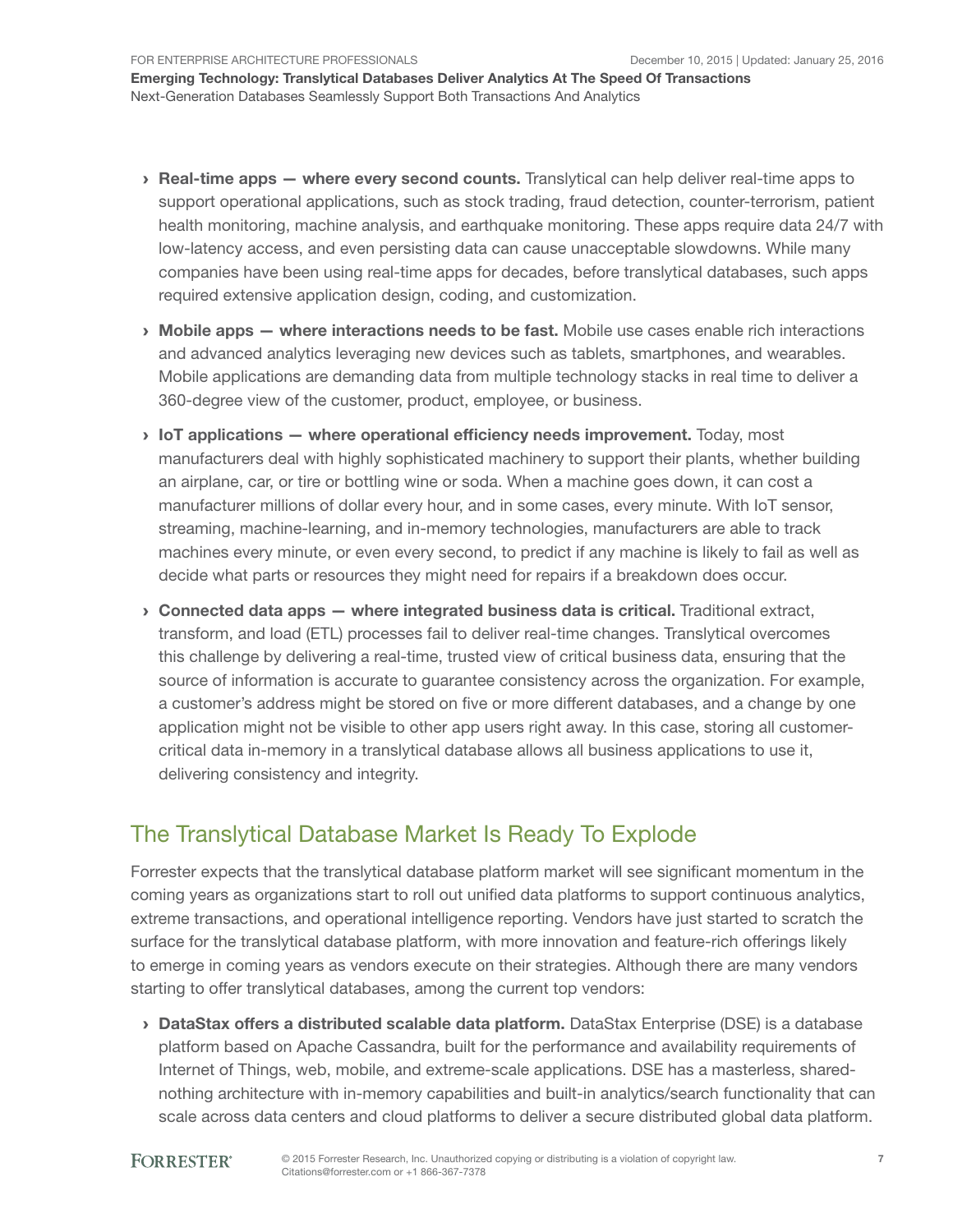- › IBM has multiple translytical database offerings to support a broad set of use cases. IBM's DB2 with BLU Acceleration and Informix with Informix Warehouse Accelerator deliver transactional and analytical workloads on a variety of distributed platforms, leveraging an in-memory, columnar approach that requires no application changes or tuning. In addition, IBM DB2 for z/OS integrates with the IBM DB2 Analytics Accelerator (IDAA) to enable real-time analytics on transactional data.
- › MemSQL delivers a viable translytical database. MemSQL is a distributed in-memory database that delivers full atomicity, consistency, isolation, and durability (ACID) compliance and extreme performance to support transactional, operational, and analytical workloads in a single database. MemSQL uses SQL and a horizontally scalable, distributed architecture that runs on commodity hardware or in the cloud. MemSQL also supports analytical processing on Apache Spark. Some large customer deployments for MemSQL include Comcast, Shutterstock, and Zynga. We find that several companies use MemSQL to better predict and react to opportunities by leveraging data in real time, offering a 360-degree view of the customer.
- › Microsoft's solution for unified OLTP and OLAP workloads is ramping up. Although Microsoft has been offering multiple database engines for online transaction processing (OLTP) and online analytical processing (OLAP), its upcoming SQL Server 2016 release will deliver a single unified database for these workloads. In SQL Server 2012, Microsoft delivered an in-memory columnstore for data warehousing to support faster business intelligence, analytics, and predictive analytics. And SQL Server 2014 provided an in-memory OLTP database platform to support highperformance transactional applications requiring minimal changes to the application. With SQL Server 2016, Microsoft offers the capability to use in-memory column store with in-memory OLTP for in-memory performance and real-time operational analytics.
- › Oracle's translytical database platform focuses on multiple workloads. Oracle offers Oracle Database In-Memory, an option that extends Oracle Database 12c to support both transactions and analytics in the same database. It requires no change to existing Oracle applications and supports horizontal scale for OLTP and OLAP applications. Forrester spoke with several customers that run TimesTen along with Oracle Database In-Memory, supporting a platform for multiple workloads. For customers that need a larger memory footprint, Oracle delivers a scale-out inmemory platform using Oracle Exadata appliance or any Oracle RAC environment.
- › SAP offers a scalable translytical database. SAP Hana is one of the leading distributed translytical databases. SAP developed Hana using a clean-slate approach to database and data management by taking the slow spinning disk layer out of the technology landscape to deliver real-time insights and data processing capabilities on a single copy of data — all resident inmemory and available for application processing. SAP Hana enables converged OLTP and OLAP data processing with ACID compliance, eliminates data redundancy, and delivers low-latency data access for real-time reporting, planning, and forecasting. Although SAP Hana can support any business application, Forrester sees it most commonly for SAP BW, SAP Business Suite, real-time applications, and custom analytics.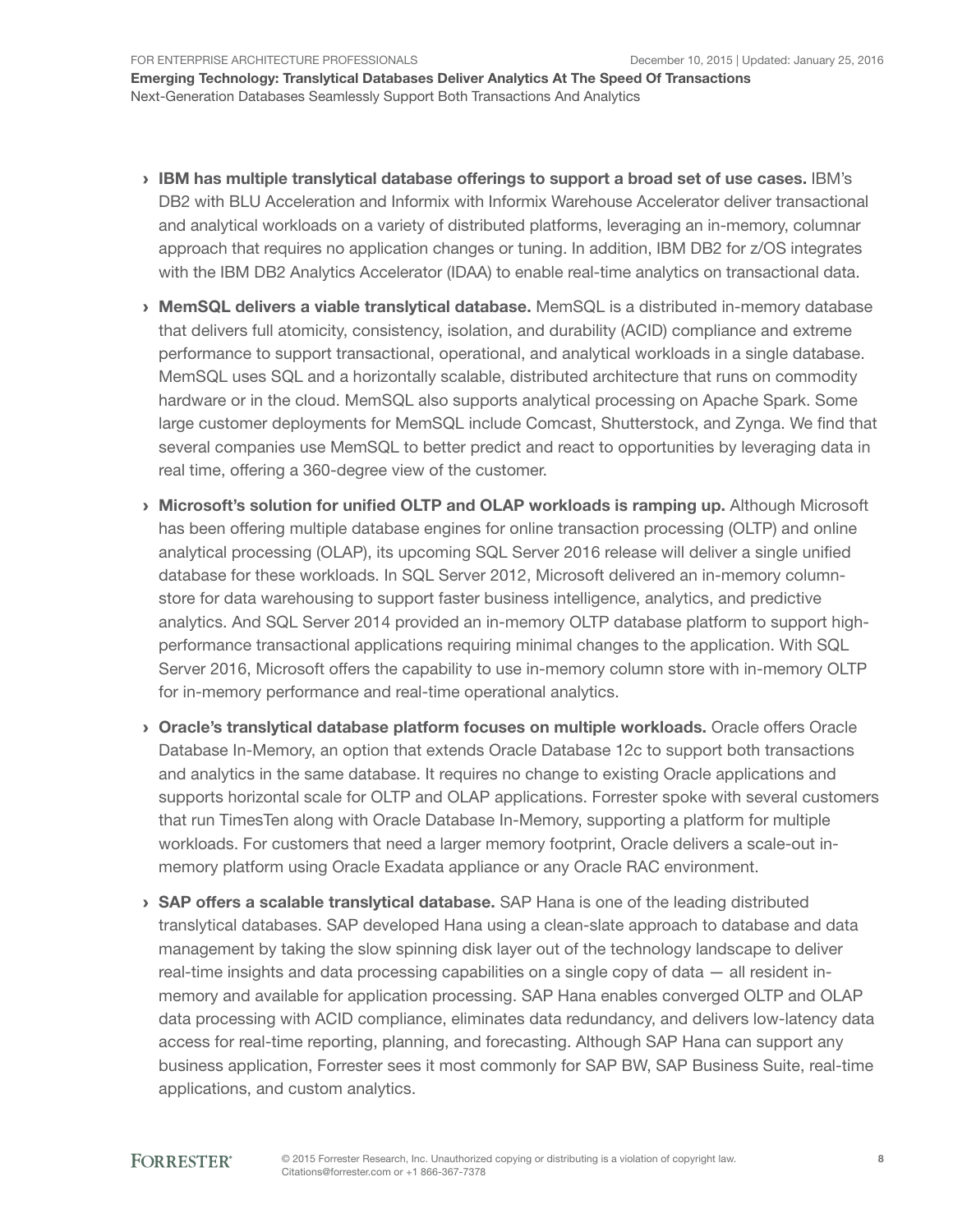› VoltDB offers a viable translytical database platform. VoltDB is an in-memory database platform that combines streaming analytics with transactions in a single integrated platform. It supports ACID compliance, high performance, and low-latency data access in a scalable distributed shared-nothing in-memory database. VoltDB relies on horizontal partitioning of data to scale out on commodity hardware and the public cloud. It also supports synchronous replication within the database cluster to support high availability. Unlike other vendors, VoltDB is available as open source software under the Affero General Public License (AGPL) as well as under a commercial license. Typically, customers use VoltDB to support real-time analytics and lowlatency transactional and operational applications across the telecom, financial services, energy, advertising, security, and gaming industries.

#### Recommendations

### Translytical Databases Should Be Part Of Your Database Strategy

Delayed insights can have a devastating effect on a firm's ability to win, serve, and retain customers. Enterprise architects should look at translytical databases that focus on collapsing and consolidating technology stacks to help deliver business agility, new insights, improved performance, and competitive edge. Translytical databases enable enterprises to focus on core business functions and innovation rather than deal with challenges from complex technologies. To take advantage of this new technology:

- $\rightarrow$  Start with collapsing and consolidating a few technology stacks. Don't take on the ambitious project of trying to consolidate all your enterprise applications and stacks into a translytical framework. Start with one or two key technology stacks such as BI or ERP initially, adding other stacks over time.
- › Build translytical databases based on a specific data domain. Don't consolidate multiple technology stacks of different domains, such as engineering and financial data stacks, into one translytical database if there are no associations between the two data sets.
- › Use tiered storage for larger databases. Although data in-memory will give you extreme performance, look at tiered storage such as Flash, SSD, and disk for larger databases that run into hundreds of terabytes or into petabytes.
- › Keep security in mind when integrating multiple workloads. Most enterprises enforce different security controls for transaction-processing and analytics use cases. With these workloads working on the same data sets and database, new policies and controls might be necessary.
- › Use workload management to minimize impact to transactions. Don't allow runaway queries or complex analytical queries to affect transactional activities. Consider workload management features within translytical databases that enforce restrictions on certain users, queries, or workloads on system resource consumption, such as central processing unit (CPU) or memory bandwidth.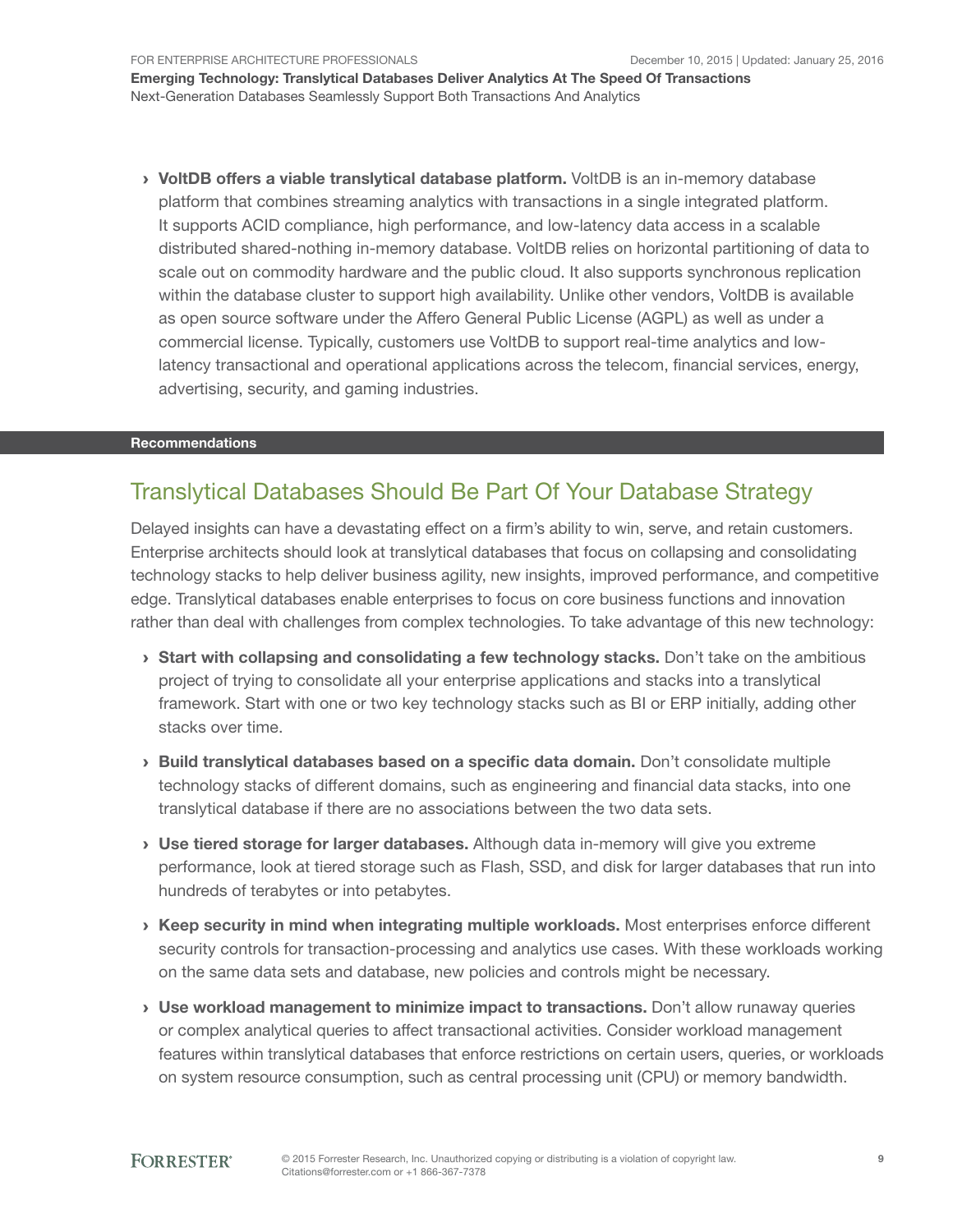› Look for solutions that require minimal coding or changes to your existing apps. If you are looking to consolidate transactions and analytics for a specific application or analytical platform, look at solutions that can automate the integration and migration with minimal code and configuration changes.

#### What It Means

### Traditional Transactional Database And DW Vendors Must Respond

Forrester believes that enterprise customers will find translytical databases extremely attractive because they will lead to lower costs, faster insights, and data agility. Pure transactional databases will survive for many years, as will data warehouses (DWs). But data technology disruption is all around, and it's not just about Hadoop, NoSQL, and Spark. The consolidation of technologies will dramatically simplify the impedance mismatch that enterprises have endured ever since the mainframe was the only compute and data platform available. Enterprise architecture professionals should look to technology alliances among database vendors, streaming analytics vendors, and big data platforms to create the next generation of translytical databases.

### Engage With An Analyst

Gain greater confidence in your decisions by working with Forrester thought leaders to apply our research to your specific business and technology initiatives.

#### Analyst Inquiry

Ask a question related to our research; a Forrester analyst will help you put it into practice and take the next step. Schedule a 30-minute phone session with the analyst or opt for a response via email.

[Learn more about inquiry,](http://forr.com/1einFan) including tips for getting the most out of your discussion.

#### Analyst Advisory

Put research into practice with in-depth analysis of your specific business and technology challenges. Engagements include custom advisory calls, strategy days, workshops, speeches, and webinars.

[Learn about interactive advisory](http://www.forrester.com/Analyst-Advisory/-/E-MPL172) sessions and how we can support your initiatives.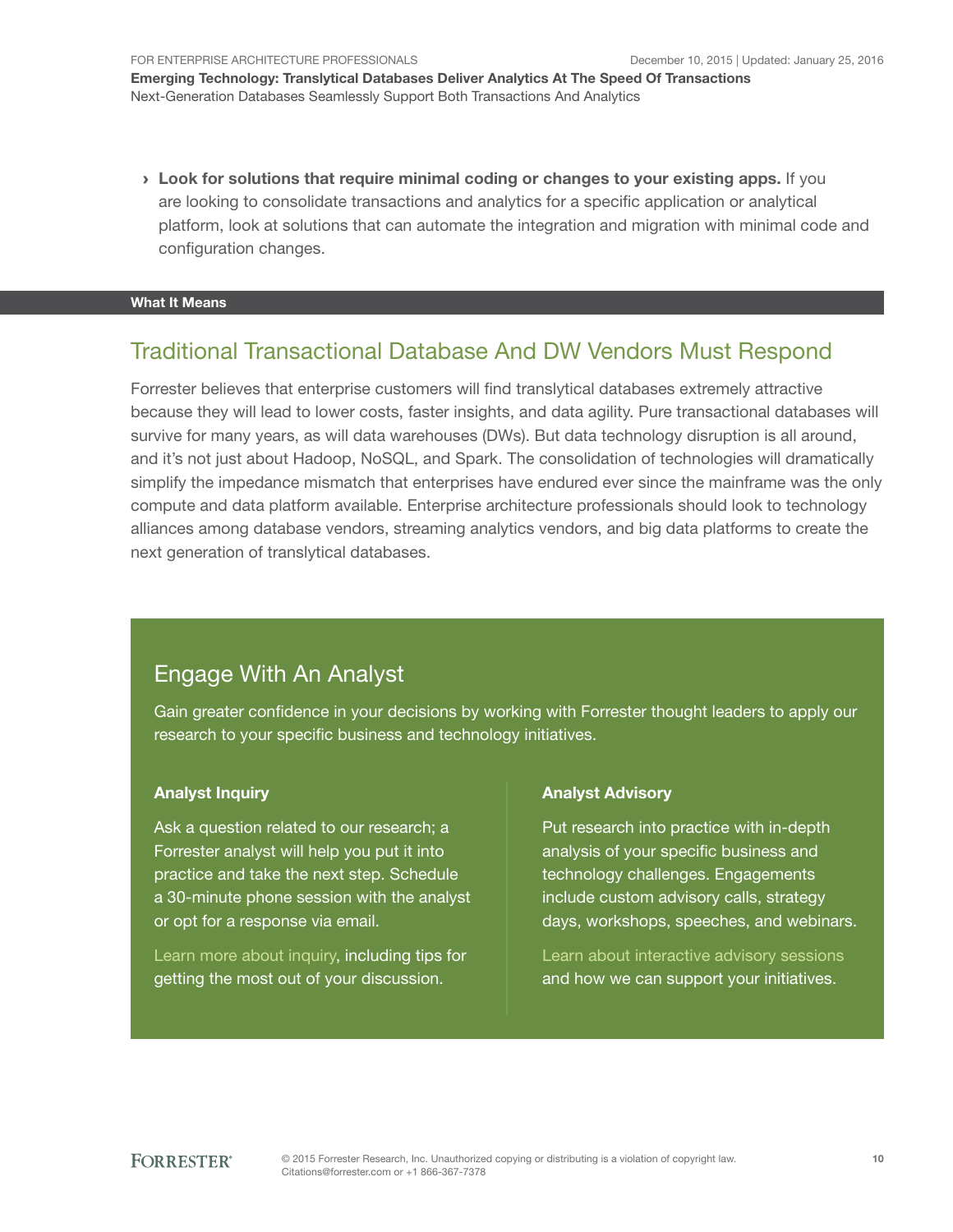# Supplemental Material

#### Abbreviations Used In This Document

| ACID: atomicity, consistency, isolation, and<br>durability | ETL: extract, transform, and load   |
|------------------------------------------------------------|-------------------------------------|
|                                                            | IoT: Internet of Things             |
| CPU: central processing unit                               | OLAP: online analytical processing  |
| CRM: customer relationship management                      | OLTP: online transaction processing |
| DRAM: dynamic random-access memory                         | SCM: supply chain management        |
| ERP: enterprise resource planning                          | SSD: solid-state drive              |
|                                                            |                                     |

# **Endnotes**

<sup>1</sup> For more information on the age of the customer, see the "[The Age Of The Customer Is Shaking Up Integration](http://www.forrester.com/go?objectid=RES115617)  [Technologies And Practices"](http://www.forrester.com/go?objectid=RES115617) Forrester report.